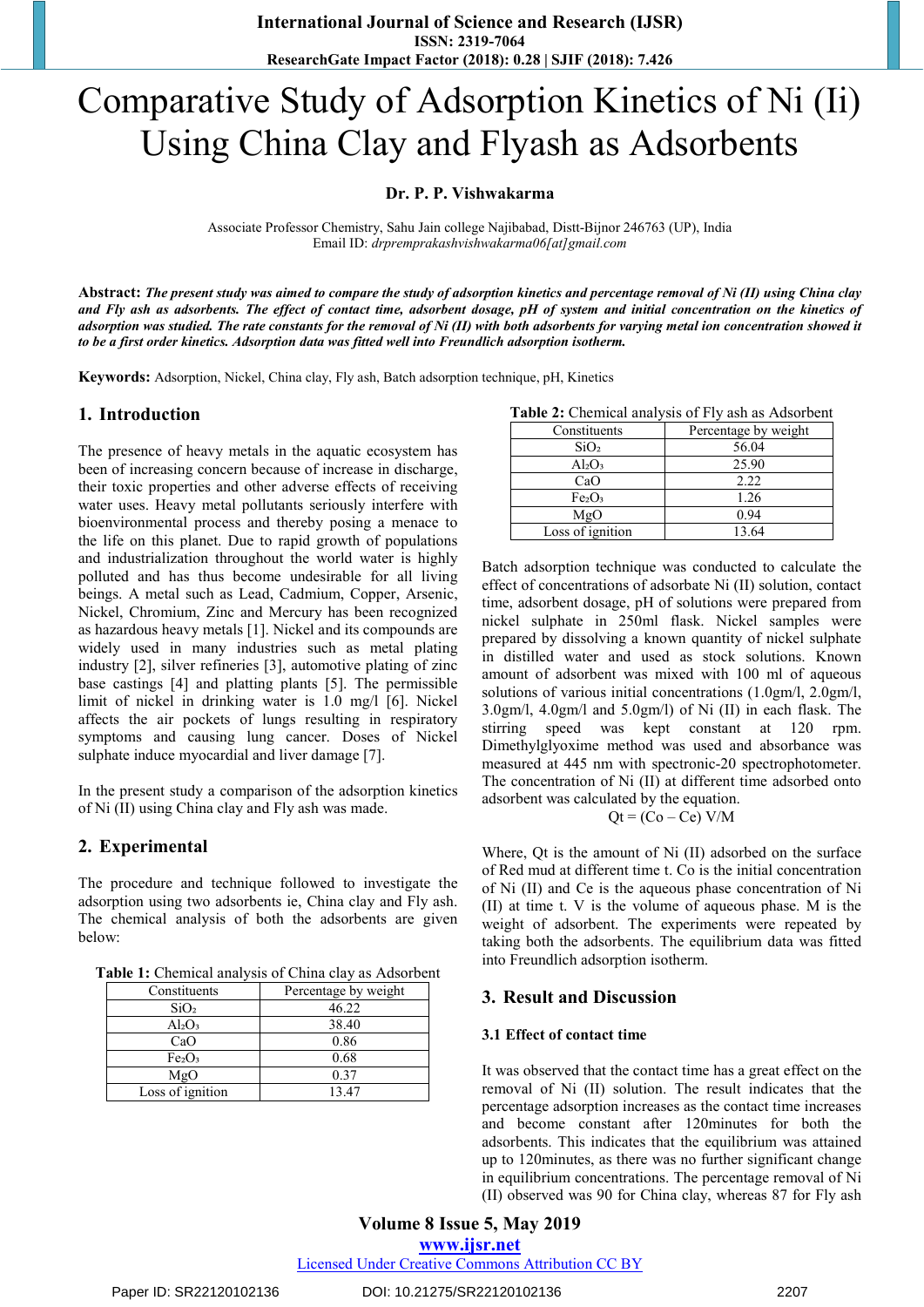**International Journal of Science and Research (IJSR) ISSN: 2319-7064 ResearchGate Impact Factor (2018): 0.28 | SJIF (2018): 7.426**

(Figure: 1).



**Figure 1:** Percentage removal of Ni (II) vs Contact time

#### **3.2 Effect of Adsorbent Dosages**

The effect of various adsorbent dosages of China clay on Ni (II) removal was studied. It was observed that as the amount of adsorbents dosage increased from 0.4, 0.8, 1.2, 1.6, 2.0 gm, the percentage of removal of Ni (II) ion increased continuously. Similar observation was also made for Fly ash as adsorbent (Figure: 2). It is due to presence of more

adsorption sites on the outer surface of adsorbent. As the adsorbent dosage increased, more active sites and surface area of the adsorbent become available for adsorption [8]. The adsorbent dosage is an important parameter for adsorption studies because it determines the capacity of adsorbent for a given initial concentration of Ni (II) solution [9].



**Figure 2:** Percentage removal of Ni (II) vs Adsorbent dosage

The percentage adsorption for initial concentration of 3.0 mg/l of Ni (II) for contact time of 120 min with a dosage of 2.0 gm of China clay and Fly ash were 77.87 and 74.40 respectively.

# **3.3 Effect of pH**

The batch adsorption experiments were conducted at different pH values and evaluated the effect of pH on the adsorption of Ni (II) with China clay and fly ash.

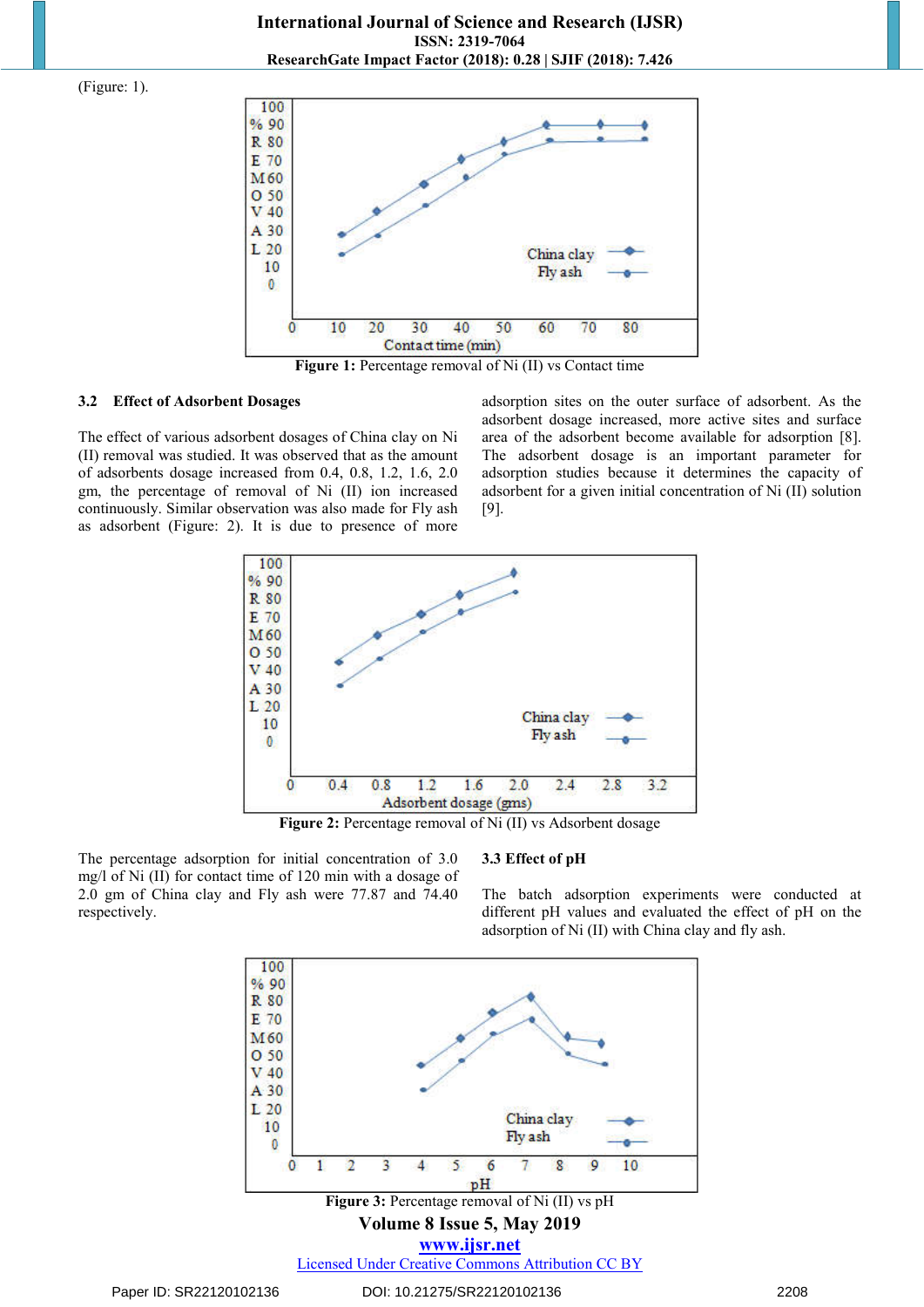## **International Journal of Science and Research (IJSR) ISSN: 2319-7064 ResearchGate Impact Factor (2018): 0.28 | SJIF (2018): 7.426**

It affects the surface charge of the adsorbent, degree of ionization and speciation of aqueous Ni (II) solutions. Three types of mechanism were suggested by Mac-Naughton and James [10] for heavy metals removal from aqueous solutions.

- 1) Ion exchange reactions.
- 2) Metal ion adsorption at hydrated oxides of the surface. (iii) Metal hydroxyl species adsorption at hydrated oxide surface.

The effect of pH on adsorption of Ni (II) on China clay was studied at pH 4.0, 5, 0, 6.5, 7.0, 8, 0 and 9.0. The maximum adsorption capacity of China clay was found to be at pH 7.0 (Figure: 3). It was observed that Ni (II) adsorption increases with increasing pH value in the range 3.0 to 7.0 and thereafter adsorption decreases up to 9.0 pH. The decrease in percentage removal at high pH value may be due to the fact that Ni (II) generally form hydroxides at higher pH. Metal ion adsorption is mostly governed by the free metal ion concentration. At high pH hydroxyl ions complete with the metal ion for the adsorption.

The increase in hydrogen ion concentration at low pH of 7 may be result in neutralization of negative and positive charges at the surface of the adsorbent thereby reducing hindrance to diffusion and making more of the active surface of the adsorbent [11].

#### **3.4 Effect of Concentration**

It was reported that percentage removal decrease with increase in metal ion concentration. Similar observation was made from the data obtained for removal of Ni (II) ion by using China clay and Fly ash as adsorbents. The initial concentration was taken from 1, 2, 3, 4 and 5mg/l with adsorbent, dosage of 2gm at ph 7.5 for a contact time 120 minutes. The percentage removal of Ni (II) continuously decreased from 90.20, 81.6, 77.87, 72.85 and 60.64 as Ni (II) ion concentration increased for China clay. In case of Fly ash the percentage removal decreased from 87.20, 79.90, 74.40, 67.90 and 62.04 with increase in Ni (II) ion concentration (Figure: 4).

Generally, adsorption follows first order rate kinetics. The rate constant for the adsorption of Ni (II) ion were calculated from the equation.

$$
K = \frac{1}{t} \ln \frac{C i}{C e}
$$

Where t is the contact time, Ci is the initial concentration of metal ion, Ce is the final concentration after adsorption. The results have been given in table 3 and 4.



**Figure 4:** Percentage removal of Ni (II) vs Initial Concentration.

| Table 3: Percentage removal of Ni (II) using China clay at various initial concentrations |  |  |  |  |
|-------------------------------------------------------------------------------------------|--|--|--|--|
|-------------------------------------------------------------------------------------------|--|--|--|--|

| S. No | Initial conc of Ni $(II)$ final conc of Ni $(II)$<br>(mg/l) | (mg/l) | Amount of Ni<br>(II) adsorbed | qe    | log Ce  | log ge  | $K$ (min <sup>-1</sup> ) | % Removal |
|-------|-------------------------------------------------------------|--------|-------------------------------|-------|---------|---------|--------------------------|-----------|
|       | 1.0                                                         | 0.098  | 0.902                         | 0.049 | $-1.09$ | $-1.31$ | 0.019                    | 90.20     |
|       | 2.0                                                         | 0.368  | 1.632                         | 0.184 | $-0.43$ | $-0.74$ | 0.013                    | 81,60     |
|       | 3.0                                                         | 0.664  | 2.336                         | 0.332 | $-0.18$ | $-0.48$ | 0.012                    | 77.87     |
|       | 4.0                                                         | .086   | 2.914                         | 0.543 | 0.04    | $-0.27$ | 0.010                    | 72.85     |
|       | 5.0                                                         | .968   | 3.032                         | 0.984 | 0.30    | $-0.01$ | 0.007                    | 60.64     |

| S.     | Initial conc of | final conc of  | Amount of        | qe    | log Ce  | log qe  | $K$ (min <sup>-1</sup> ) | % Removal |
|--------|-----------------|----------------|------------------|-------|---------|---------|--------------------------|-----------|
| No     | Ni (II) (mg/l)  | Ni (II) (mg/l) | Ni (II) adsorbed |       |         |         |                          |           |
|        | 1.0             | 0.128          | 0.872            | 0.064 | $-0.89$ | $-1.19$ | 0.016                    | 87.20     |
| ⌒<br>∽ | 2.0             | 0.402          | 1.598            | 0.201 | $-0.39$ | $-0.70$ | 0.013                    | 79.90     |
|        | 3.0             | 0.768          | 2.232            | 0.384 | $-0.11$ | $-0.42$ | 0.011                    | 74.40     |
|        | 4.0             | .284           | 2.715            | 0.642 | $+0.11$ | $-0.19$ | 0.009                    | 67.90     |
|        | 5.0             | .898           | 3.102            | 0.949 | $+0.28$ | $-0.02$ | 0.007                    | 62.04     |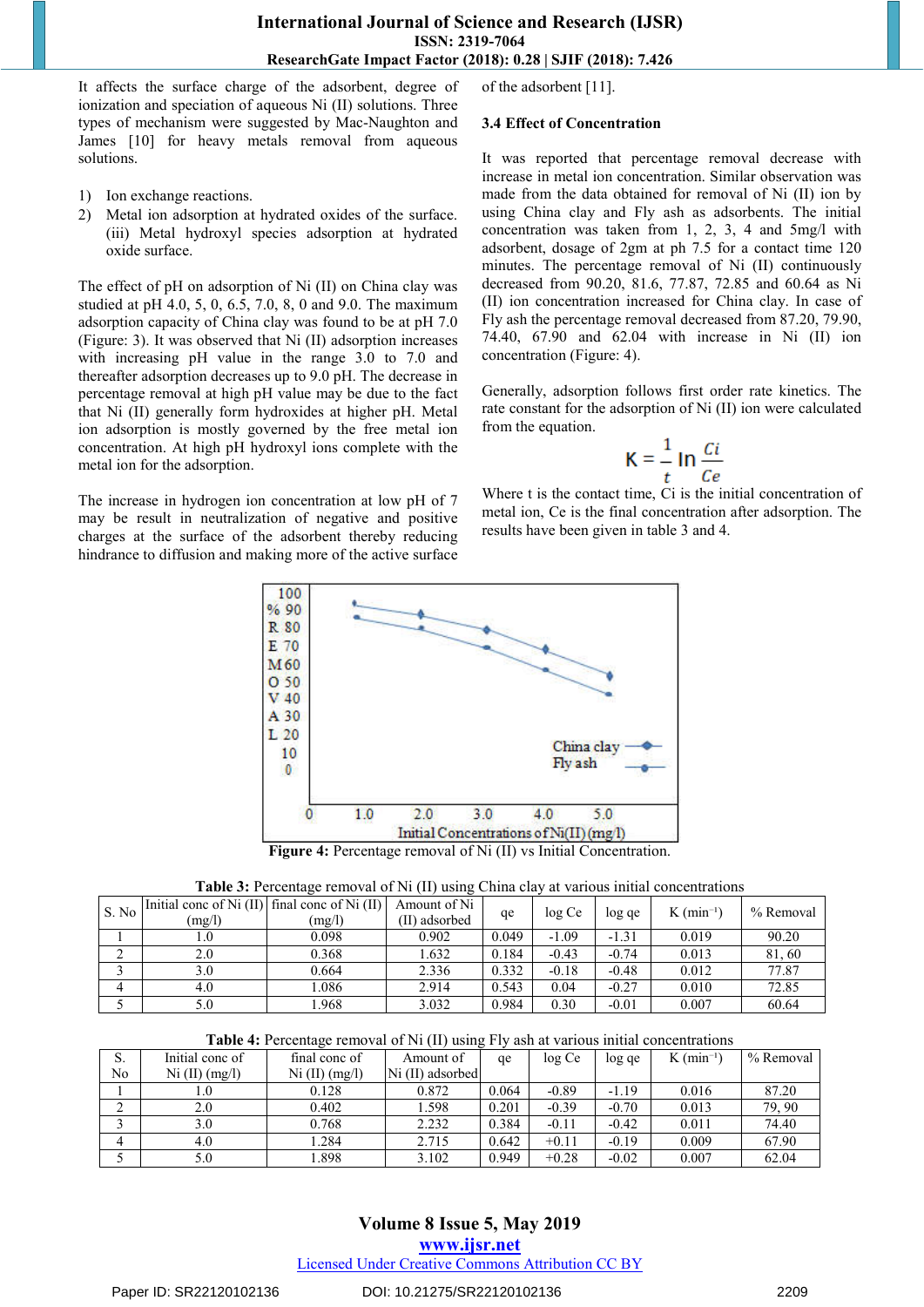The equilibrium data fitted into Freundlich adsorption isotherm and were found to be linear over a wide range of concentrations (figure: 5 and 6).

Straight line graphs were obtained when  $\ln \frac{c_i}{c_e}$  were plotted against K, which passes through origin indicate first order rate kinetics for both adsorbents.



**Figure 5:** Plot of log Ce vs log qe for various concentration of Ni (II) using China clay



**Figure 5:** Plot of log Ce vs log qe for various concentration of Ni (II) using Fly ash.

**Volume 8 Issue 5, May 2019 www.ijsr.net** Licensed Under Creative Commons Attribution CC BY